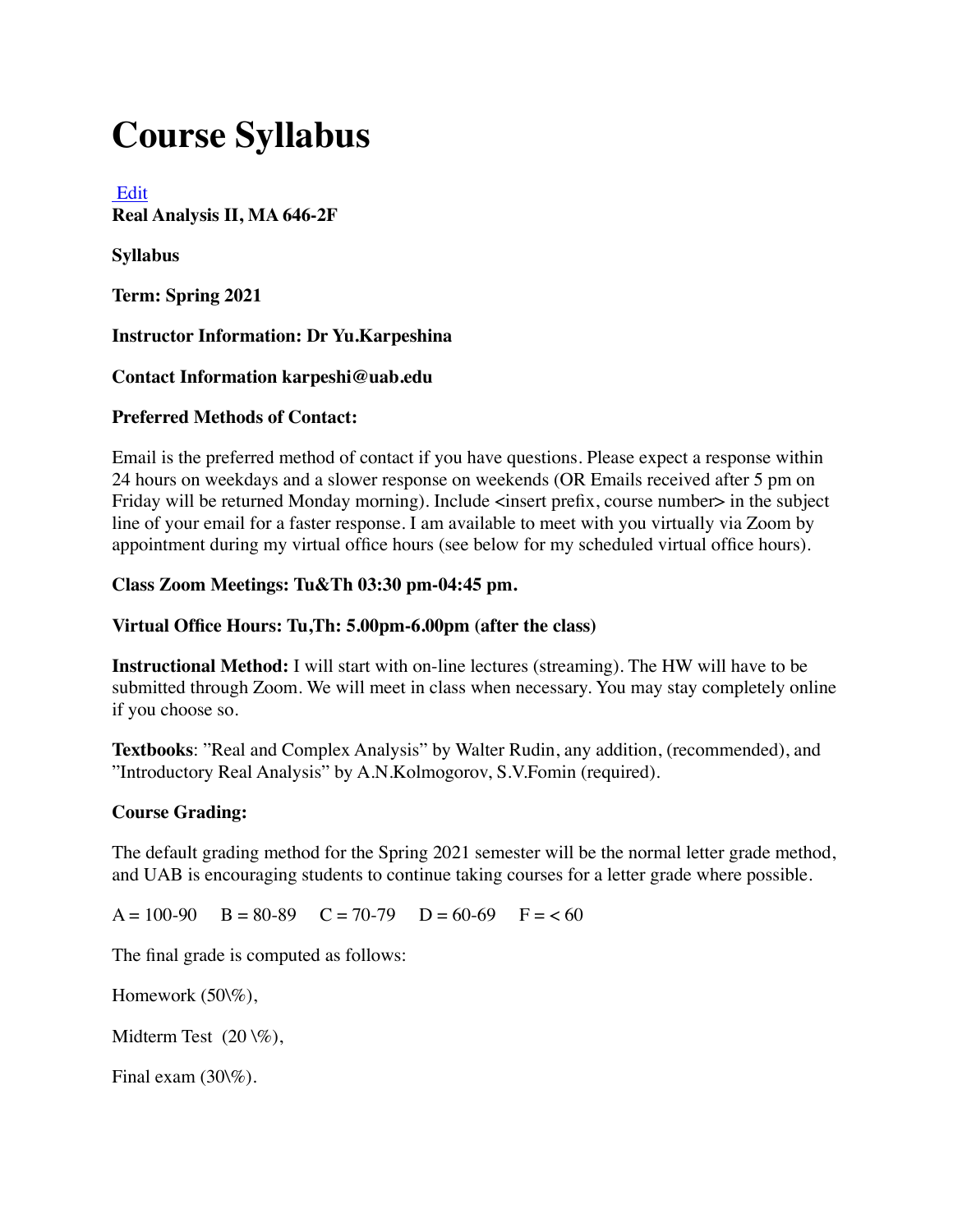The course is providing a P**ass/Fail option** in case there are circumstances and/or challenges students are encountering related to the ongoing pandemic that might make a Pass/Fail option a better option. If students are not remaining with the default letter grade method for any of their courses, they must select the Pass/Fail grading method for each course individually. This selection is made toward the end of the semester. Once a student selects the option for a Pass/Fail grading method for a particular course, that decision is not reversible regardless of their performance on remaining assignments or final exams.

## **The Midterm Test and the Final Exam:**

The midterm will be given at the end of March. The exact date to be announced.

The final exam is scheduled on Tuesday, April 27, 4:15 PM – 6:45 PM.

The Midterm Test and The final exam in this course will be proctored using the online proctoring service, ProctorU. You will need to schedule an appointment to take your exam at least three days prior to the exam. See the course schedule for exam dates. View the ProctorU Student Guide [\(Links to an external site.\)](https://www.uab.edu/elearning/images/canvas/ProctorU_-_How_it_Works_-_TEST-TAKER_UABSH_3_1.compressed.pdf) for instructions for setting up your account, scheduling your appointment, and taking your exam. You will need to present official identification to take your test. See the Accepted Forms of ID [\(Links to an external site.\).](https://www.uab.edu/elearning/images/canvas/ProctorU_UAB_Acceptable_Documents.pdf) Read the information on Technical Support [\(Links to an external site.\)](https://www.uab.edu/elearning/images/ProctorU/UABTechnicalIssues.pdf) and Security [\(Links to an external site.\)](https://www.uab.edu/elearning/images/canvas/Security_Handout_1.pdf). View the ProctorU website [\(Links to an external site.\)](https://www.proctoru.com/?gclid=EAIaIQobChMIh_OV97Kb2AIVDBeBCh08-QarEAAYASAAEgJAzfD_BwE) for more information.

**Homework:** Homework will be assigned on each Tuesday/Thursday and will be due on the following Tuesday. Approximately 90 percent of all homework problems should be completely done to receive an A, 70 percent for a B, and 40 percent for a C.

## **UAB Policies and Resources:**

# **Add/Drop and Course Withdrawal**

- Drop/Add**: Deadlines for adding, dropping, or withdrawing from a course and for paying tuition are published in the** Academic Calendar [\(Links to an external](https://www.uab.edu/students/academics/academic-calendar)  [site.\)](https://www.uab.edu/students/academics/academic-calendar) **available online. Review the** [Institutional Refund Policy](https://www.uab.edu/students/one-stop/policies/institutional-refund-policy) (Links to an external [site.\)](https://www.uab.edu/students/one-stop/policies/institutional-refund-policy) **for information on refunds for dropped courses.**
- Withdrawal**: To avoid academic penalty, a student must withdraw from a course by the withdrawal deadline shown in the academic calendar and receive a grade of W (withdrawn). Failure to attend class does not constitute a formal drop or withdrawal.**

# **UAB United: Safe Entry to Campus**

- Please go to the UAB United website [\(Links to an external site.\)](https://www.uab.edu/uabunited/students) for guidance and resources related to our safe entry to campus in Fall 2020, including information on:
- Testing [\(Links to an external site.\)](https://www.uab.edu/uabunited/students/testing)
- Academic resources [\(Links to an external site.\)](https://www.uab.edu/uabunited/students/academics) and in-depth information
- Student Affairs resources [\(Links to an external site.\)](https://www.uab.edu/uabunited/students/student-affairs) to support all students (housing, dining, extracurricular activities, parking, etc.)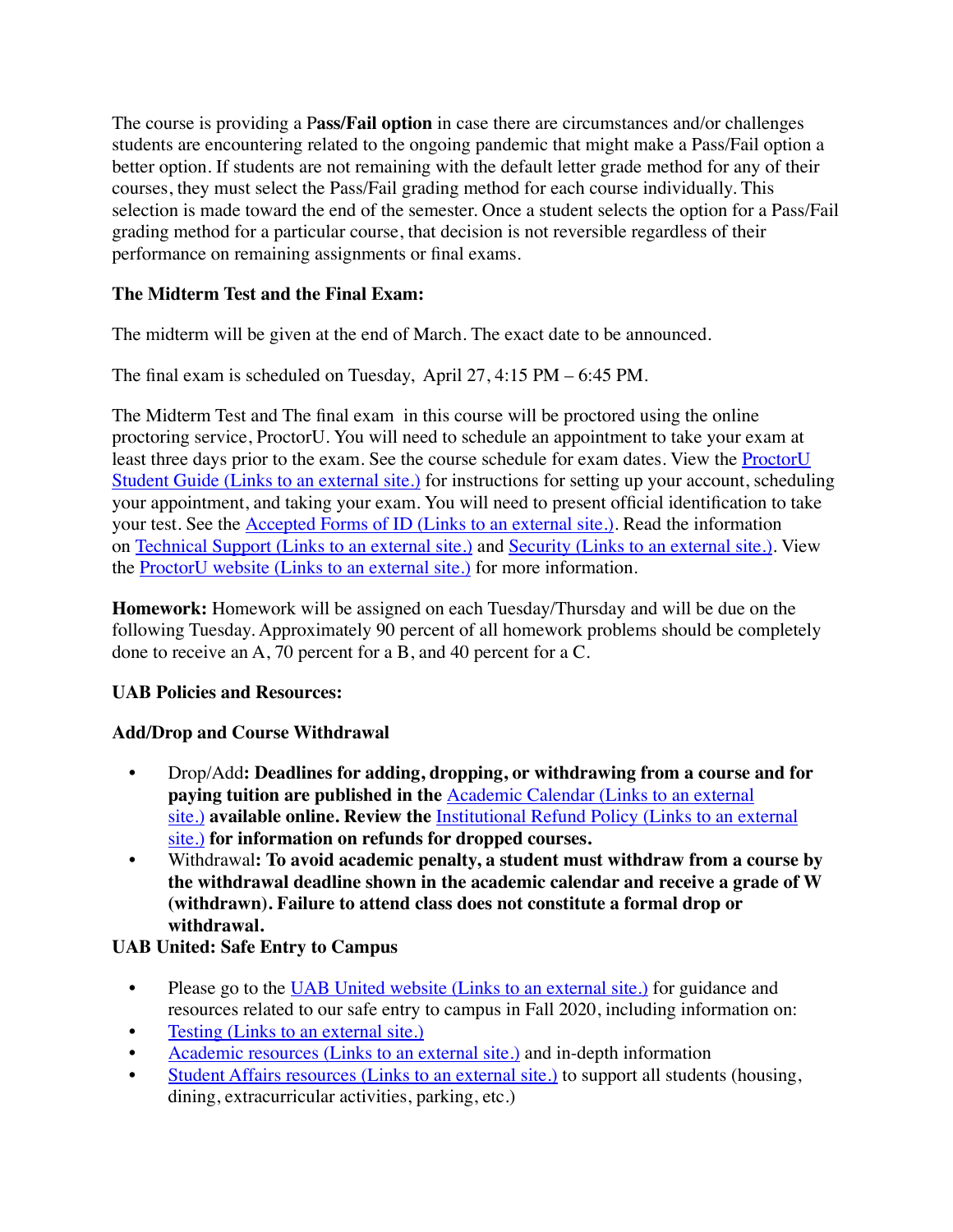- [Health and safety resources and recommendations](https://www.uab.edu/uabunited/students/health-safety) (Links to an external site.) for on and off-campus
- Information for graduate students [\(Links to an external site.\)](https://www.uab.edu/graduate/about/graduate-school-covid-19-updates), [School of Medicine](https://www.uab.edu/medicine/home/covid-19-updates)  students [\(Links to an external site.\),](https://www.uab.edu/medicine/home/covid-19-updates) Post-Docs [\(Links to an external](https://www.uab.edu/postdocs/covid-19)  [site.\)](https://www.uab.edu/postdocs/covid-19) and International Students [\(Links to an external site.\)](https://www.uab.edu/global/about/programs-services/isss/faqs-concerning-recent-sevp-guidance-and-covid-19-planning)

All students should use the [Student COVID-19 Entry Checklist](https://www.uab.edu/uabunited/entry-checklists#student-checklist) (Links to an external site.) to see what they have to do in order to enter the campus safely. **Non-compliance with the required items will result in students not being able to remain on campus or participate in any inperson classes, meetings, jobs, extracurricular activities, and events.**

## **Misconduct:**

The University of Alabama at Birmingham expects all members of its academic community to function according to the highest ethical and professional standards. Students, faculty, and the administration of the institution must be involved to ensure this quality of academic conduct. Review the Academic Honor Code and Non-Academic Student Code of Conduct linked below.

- Academic Honor Code [\(Links to an external site.\)](http://www.uab.edu/students/one-stop/policies/academic-honor-code)
- [Non-Academic Student Code of Conduct](http://www.uab.edu/studentconduct) (Links to an external site.)

## **DSS Accessibility Statement:**

**Accessible Learning:** UAB is committed to providing an accessible learning experience for all students. If you are a student with a disability that qualifies under Americans with Disabilities Act (ADA) and Section 504 of the Rehabilitation Act, and you require accommodations, please contact Disability Support Services for information on accommodations, registration and procedures. Requests for reasonable accommodations involve an interactive process and consist of a collaborative effort among the student, DSS, faculty and staff. If you are registered with Disability Support Services, please contact DSS to discuss accommodations that may be necessary in this course. If you have a disability but have not contacted Disability Support Services, please call (205) 934-4205, visit their website [\(Links to an external site.\),](http://www.uab.edu/dss) or their office located in Hill Student Center Suite 409.

COVID-19 Adjustments for Students: Attendance will not be a part of your grade in this course. [Students concerned about their attendance as a result of COVID-19 should register with Disability Support Services.

UAB Disability Support Services (DSS) has established a process for UAB students to request temporary adjustments based on the impact of COVID-19. The process is similar to the traditional DSS registration procedures for accommodations based on disability. However, these requests will be referred to as "COVID-19 Related Temporary Adjustments". On the DSS website, there is a section (next to the traditional DSS application process) titled "Request COVID-19 Temporary Adjustments" where students can read the process and click to complete an application.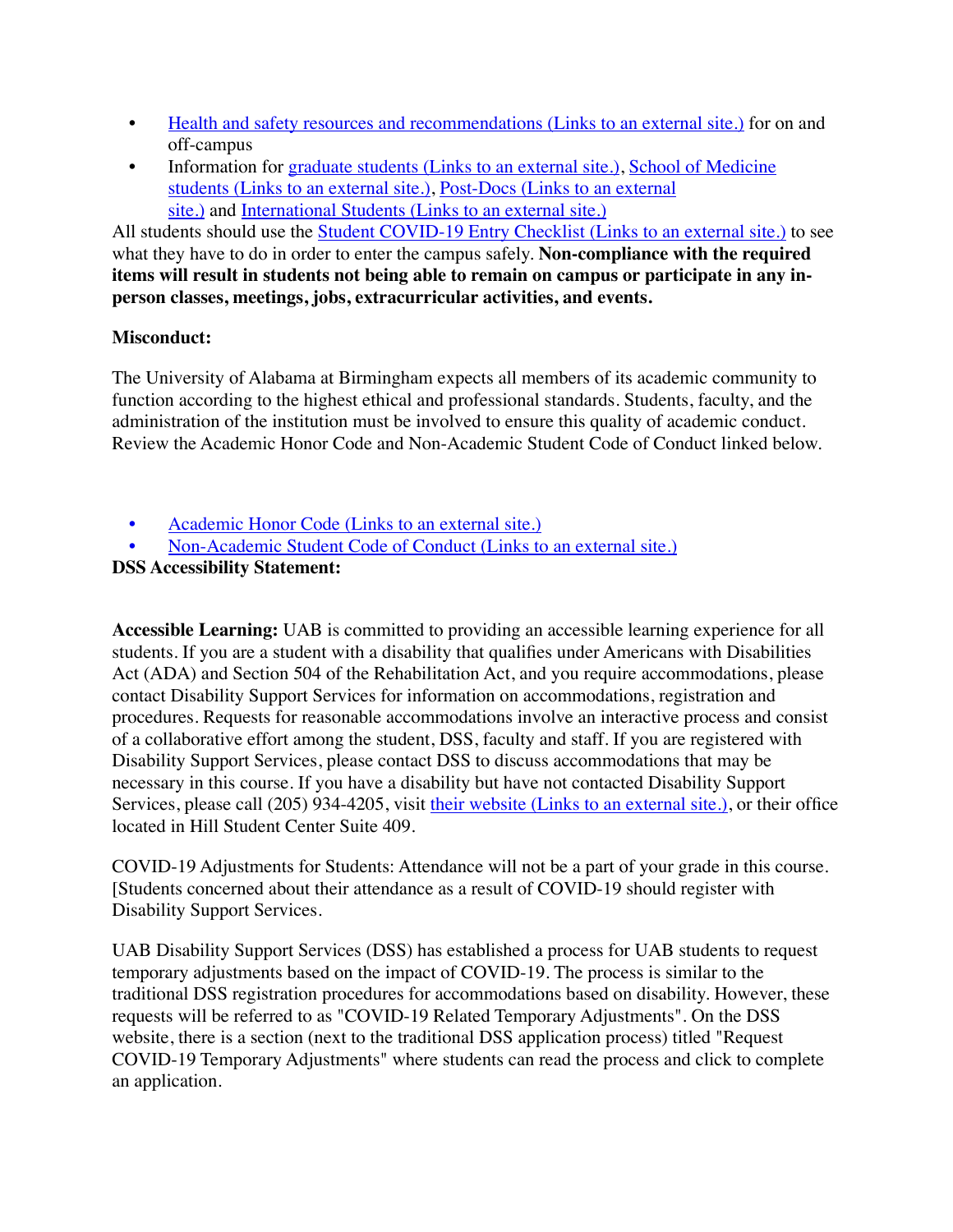On the application, the student must complete an attestation and identify which of the following category(s) applies to their situation. Students will be allowed to submit documentation to support their requests.

• I am 65 or older

• My medical provider has determined that I am an individual who is considered high risk according to Centers for Disease Control and Prevention

• I care for or reside with an individual who has been determined to be high risk according to Centers for Disease Control and Prevention

- I have tested positive for COVID-19
- I am requesting adjustments for another reason

Any questions regarding this process should be referred directly to dss@uab.edu. For qualifying students, DSS staff will create a Notification of Temporary Adjustment Letter (PDF format) which will be provided to students. Students will share this letter, as needed, with instructors to request adjustments.

## **Title IX Statement:**

The University of Alabama at Birmingham is committed to providing an environment that is free from sexual misconduct, which includes gender-based assault, harassment, exploitation, dating and domestic violence, stalking, as well as discrimination based on sex, sexual orientation, gender identity, and gender expression. If you have experienced any of the aforementioned conduct we encourage you to report the incident. UAB provides several avenues for reporting. For more information about Title IX, policy, reporting, protections, resources and supports, please visit UAB Title IX webpage [\(Links to an external site.\)](http://www.uab.edu/titleix) for UAB's Title IX, UAB's Equal Opportunity, Anti-Harassment, Duty to Report, and Non-Retaliation policies.

#### **Mandatory Masks and Social Distancing Requirements:**

In accordance with CDC guidelines and for the health and wellbeing of all faculty, staff and students. Students, faculty and staff are required to wear cloth face coverings or face masks at all times and maintain social distancing (6 feet between individuals in traditional classrooms, or, in instructional laboratories and similar settings) while on the UAB campus. Instructors have the right to ask those who are not complying with these requirements to leave class in the interest of everyone's health and safety. In the event that a student refuses to comply with these requirements, the instructor has the right to cancel class.

Additionally, following other simple practices will promote good health in and out of the classroom, such as frequent and thorough hand washing, wiping down desks and seats with disinfectant wipes whenever possible, not sharing personal items such as pens and cell phones, and avoiding crowded areas and other enclosed spaces.